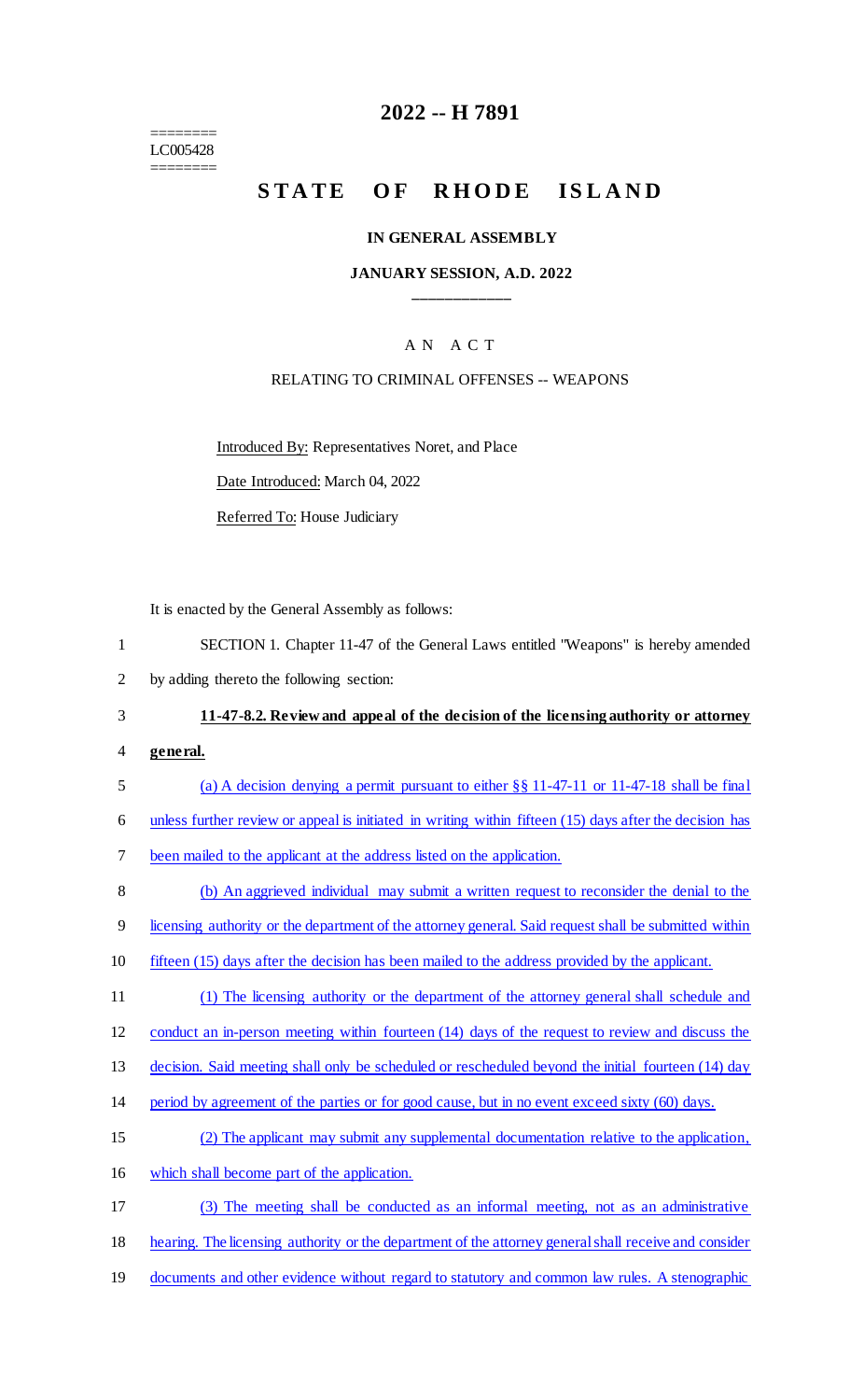- record, transcription, video, audio or other recording is only allowed by agreement of the parties. (4) The applicant may be represented at this meeting by an attorney. (5) The licensing authority or the department of the attorney general shall, within seven (7) 4 days after the meeting mail, a decision to the applicant granting or denying the application. Any denial shall be in writing and state with specificity the reason(s) and evidence upon which the denial was based and the rationale for the denial. (c) An aggrieved individual may submit an appeal of the decision denying a permit pursuant to either §§ 11-47-11 or 11-47-18 or of the decision of the request to reconsider to the superior court for the county in which the licensing authority or attorney general is located, in the form of a miscellaneous petition, within fifteen (15) days after the decision has been mailed to the 11 applicant at the address listed on the application. (1) The petition for review shall state the grounds upon which review is sought but need 13 not be verified. (2) Upon appeal, the petitioner is entitled to a trial de novo before a justice of the superior court without a jury. (3) Within thirty (30) days of the notice of appeal the licensing authority or attorney general shall provide a full, complete and certified copy of the application and all submitted documents to both the petitioner and the superior court. (d) Pursuant to chapter 3 of title 38, the request to reconsider and the appeal to the superior court, shall not be deemed public. All documents, records and proceedings before the licensing authority, the department of the attorney general and the superior court shall not be open to the public, but may be accessed by law enforcement personnel to be used for law enforcement purposes only and shall otherwise remain otherwise confidential. (e) An applicant may have his or her hearing open to the public upon written request to the superior court. 26 (f) The superior court may award reasonable attorneys' fees, costs and filing fees to the prevailing applicant if the court finds that there is no justiciable issue of either law of fact, or if the licensing authority or the department of the attorney general did not have a good faith basis in the denial of the license or permit. SECTION 2. This act shall take effect upon passage.
	- ======== LC005428 ========